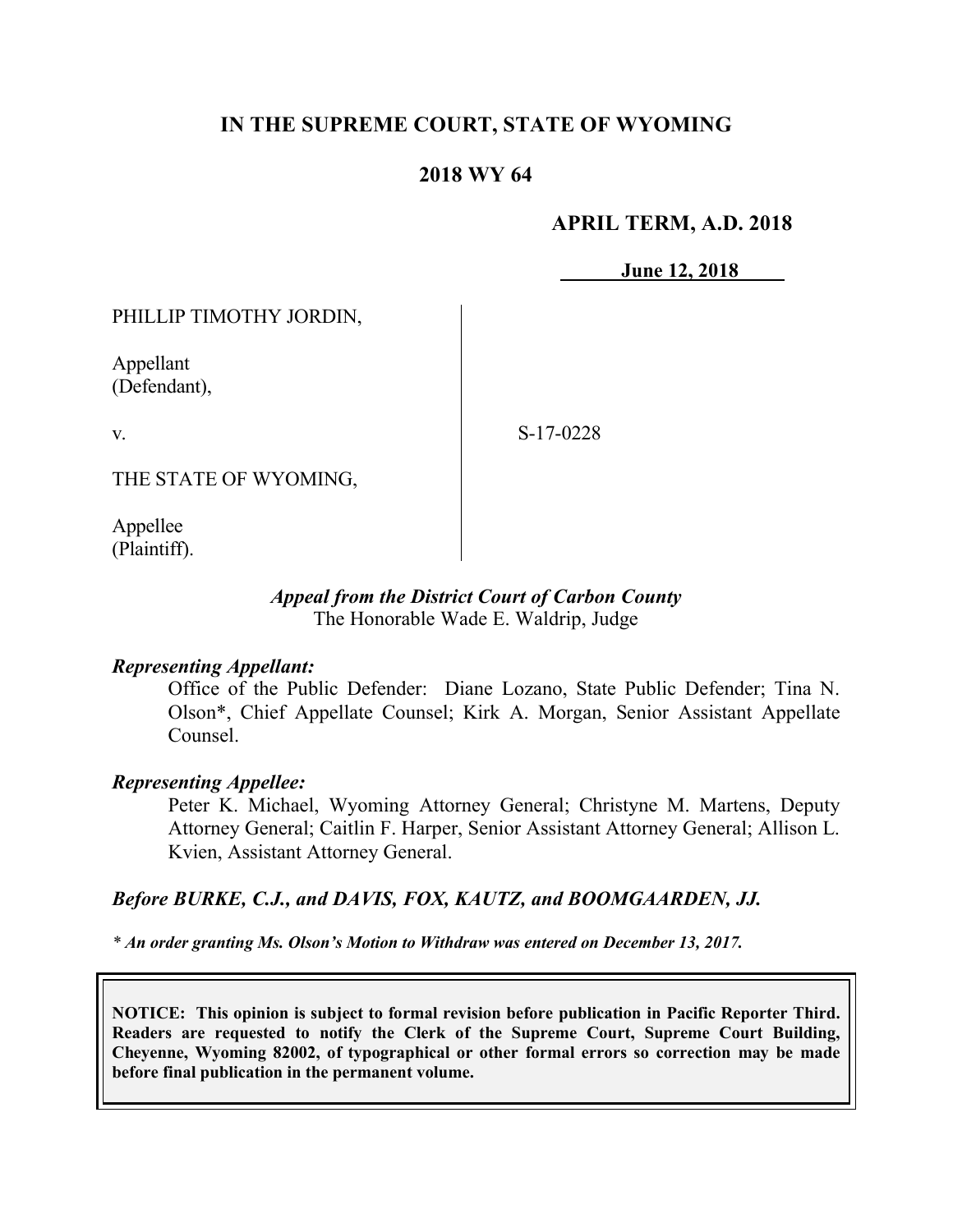## **KAUTZ, Justice.**

[¶1] Phillip Timothy Jordin was convicted by a jury of conspiracy to commit aggravated burglary, conspiracy to commit aggravated robbery, conspiracy to commit aggravated assault and battery, and conspiracy to commit theft. Mr. Jordin appeals three of his convictions, arguing the State failed to present sufficient evidence at trial. We affirm.

## **ISSUE**

[¶2] Mr. Jordin raises one issue in this appeal:

There is insufficient evidence to support the convictions of conspiracy to commit aggravated burglary, aggravated robbery, and aggravated assault [and battery].

## **FACTS**

[¶3] In the early hours of June 25, 2016, Mr. Jordin and his friend, Adam Reed, decided to burglarize the Sinclair Golf Course. To carry out this plan, the two drove to the golf course in Mr. Jordin's car, arriving at approximately 3:15 a.m. Mr. Reed kicked in the back door of the clubhouse and began removing items from the pro shop. He entered the pro shop three times, grabbing any items he could including cash registers, golf clubs, alcohol, and potato chips. Mr. Jordin remained in his car, acting as a lookout.

[¶4] The golf course's manager, Brian Creager, who lived in a home on the golf course, saw the taillights of Mr. Jordin's vehicle entering the property. Mr. Creager drove to the clubhouse and encountered Mr. Jordin and Mr. Reed looking under the raised hood of Mr. Jordin's car. Mr. Creager rolled down his window and asked the men if there was a problem. The men said they were having car troubles and were checking the antifreeze and oil. Mr. Creager then went to the clubhouse, entering through the pro shop. After a few minutes, Mr. Creager left the clubhouse, locked the door, and went to the office building. He observed Mr. Jordin and Mr. Reed still working on the car. Mr. Creager was in the office for a short time and then returned to the pro shop. While in the pro shop the second time, Mr. Creager noticed the cash register and his computer were missing. He went into the kitchen and observed the cooler door was open, the door frame into the building was broken, and the door was open.

[¶5] Mr. Creager then confronted Mr. Jordin and Mr. Reed at their car, telling them he needed to look inside the vehicle. At this point, Mr. Reed shined a military grade flashlight in strobe mode into Mr. Creager's face. Mr. Creager saw Mr. Jordin quickly moving towards him. He grabbed the flashlight from Mr. Reed and struck Mr. Jordin in the head with it. Mr. Jordin staggered away from Mr. Creager as his head was bleeding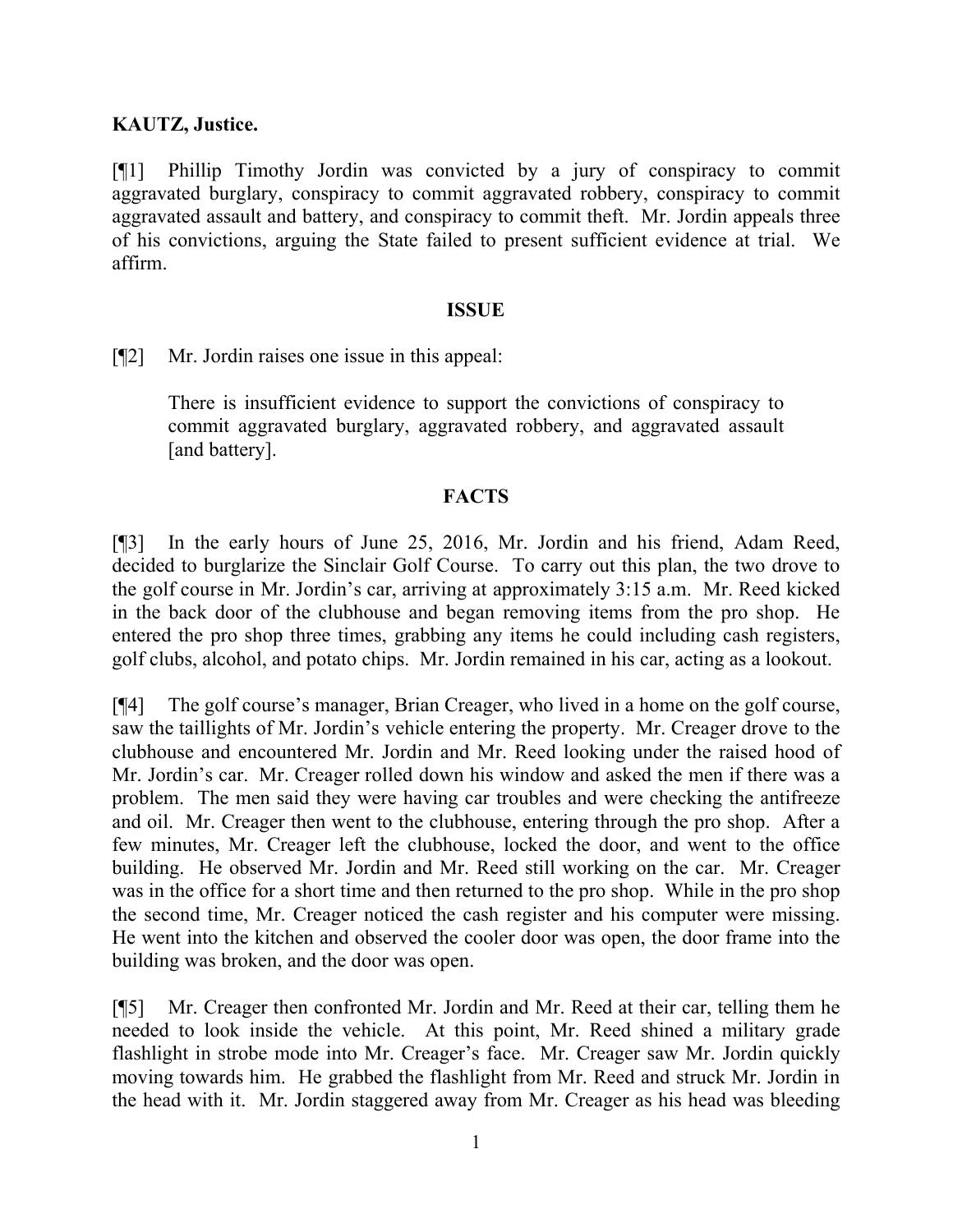and his glasses fell from his face. Mr. Creager saw Mr. Reed reach through an open window into the car and attempt to start it using a screwdriver. Mr. Creager looked away for a moment to find something to use to disable the vehicle, and when he looked back he could no longer see Mr. Reed. Mr. Creager then heard someone say, "He split my head open," followed by, "Shoot him, shoot him." Seconds later, someone fired a gun and Mr. Creager observed a muzzle flash.

[¶6] Mr. Creager ran into the clubhouse and called 911. During the call, he noticed the men leaving in their car, and he decided to pursue them. He chased the men and forced them off the road, resulting in both Mr. Jordin's and Mr. Creager's vehicles rolling over. Mr. Creager got out of his vehicle and saw Mr. Reed begin to run away. He yelled at Mr. Reed to stop or he would kill him and Mr. Reed responded, "You already killed my friend," and continued to run away. Not seeing or hearing Mr. Jordin, Mr. Creager began to walk back towards the golf course until he was met by a law enforcement officer. Mr. Jordin was arrested two days later.

[¶7] The State charged Mr. Jordin with conspiracy to commit aggravated burglary, in violation of Wyo. Stat. Ann.  $\S$ , 6-1-303(a) (LexisNexis 2017) and 6-3-301(a) and (c)(i) (LexisNexis 2017); conspiracy to commit aggravated assault and battery, in violation of Wyo. Stat. Ann.  $\S$ , 6-1-303(a) and 6-2-502(a)(ii) or (iii) (LexisNexis 2017); conspiracy to commit theft, in violation of Wyo. Stat. Ann.  $\S$ § 6-1-303(a) and 6-3-402(a) and (c)(i) (LexisNexis 2017); conspiracy to commit wrongful taking or disposing of property, in violation of Wyo. Stat. Ann.  $\S$  6-1-303(a) and 6-3-403(a)(i) (LexisNexis 2017); and conspiracy to commit aggravated robbery, in violation of Wyo. Stat. Ann. §§ 6-1-303(a) and  $6-2-401(a)(ii)$ , (c)(ii), and (d) (LexisNexis 2017).<sup>1</sup> The case proceeded to trial, and at

#### **§ 6-1-303. Conspiracy; renunciation of criminal intention; venue.**

(a) A person is guilty of conspiracy to commit a crime if he agrees with one (1) or more persons that they or one (1) or more of them will commit a crime and one (1) or more of them does an overt act to effect the objective of the agreement.

#### **§ 6-2-401. Robbery; aggravated robbery; penalties.**

(a) A person is guilty of robbery if in the course of committing a crime defined by W.S. 6-3-402, 6-3-412 or 6-3-413 he:

(i) Inflicts bodily injury upon another; or

(ii) Threatens another with or intentionally puts him in fear of immediate bodily injury.

. . . .

l

 $<sup>1</sup>$  The statutes regarding the crimes being appealed are as follows:</sup>

<sup>(</sup>c) Aggravated robbery is a felony punishable by imprisonment for not less than five (5) years nor more than twenty-five (25) years if in the course of committing the crime of robbery the person: . . . .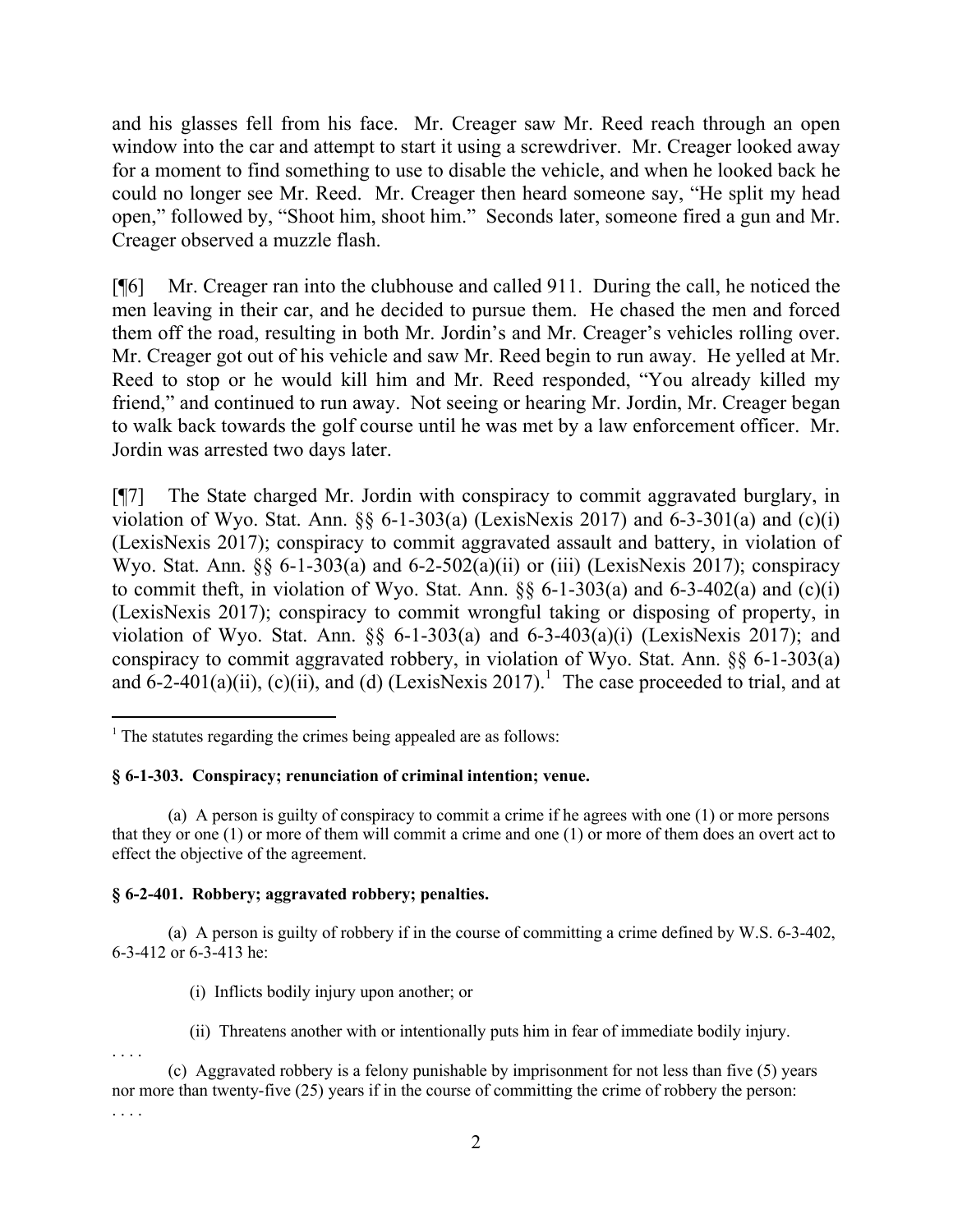the close of the evidence, the State dismissed the charge of conspiracy to commit wrongful taking and disposing of property. The jury found Mr. Jordin guilty of the remaining four charges. Mr. Jordin filed a timely notice of appeal.

## **STANDARD OF REVIEW**

[¶8] When reviewing a claim regarding the sufficiency of the evidence, we use the following well-established standard of review:

> [T]his Court examines the evidence in the light most favorable to the State. We accept all evidence favorable to the State as true and give the State's evidence every favorable inference which can reasonably and fairly be drawn from it. We also disregard any evidence favorable to the appellant that conflicts with the State's evidence.

*Thompson v. State*, 2018 WY 3, ¶ 14, 408 P.3d 756, 761 (Wyo. 2018) (quoting *Harnden v. State*, 2016 WY 92, ¶ 5, 378 P.3d 611, 612-13 (Wyo. 2016)). When considering the evidence,

(ii) Uses or exhibits a deadly weapon or a simulated deadly weapon.

#### **§ 6-2-502. Aggravated assault and battery; penalty.**

(a) A person is guilty of aggravated assault and battery if he:

. . . .

l

 (ii) Attempts to cause, or intentionally or knowingly causes bodily injury to another with a deadly weapon;

 (iii) Threatens to use a drawn deadly weapon on another unless reasonably necessary in defense of his person, property or abode or to prevent serious bodily injury to another. . . .

#### **§ 6-3-301. Burglary; aggravated burglary; penalties.**

(a) A person is guilty of burglary if, without authority, he enters or remains in a building, occupied structure or vehicle, or separately secured or occupied portion thereof, with intent to commit theft or a felony therein.

. . . .

(c) Aggravated burglary is a felony punishable by imprisonment for not less than five (5) years nor more than twenty-five (25) years, a fine of not more than fifty thousand dollars (\$50,000.00), or both, if, in the course of committing the crime of burglary, the person:

(i) Is or becomes armed with or uses a deadly weapon or a simulated deadly weapon.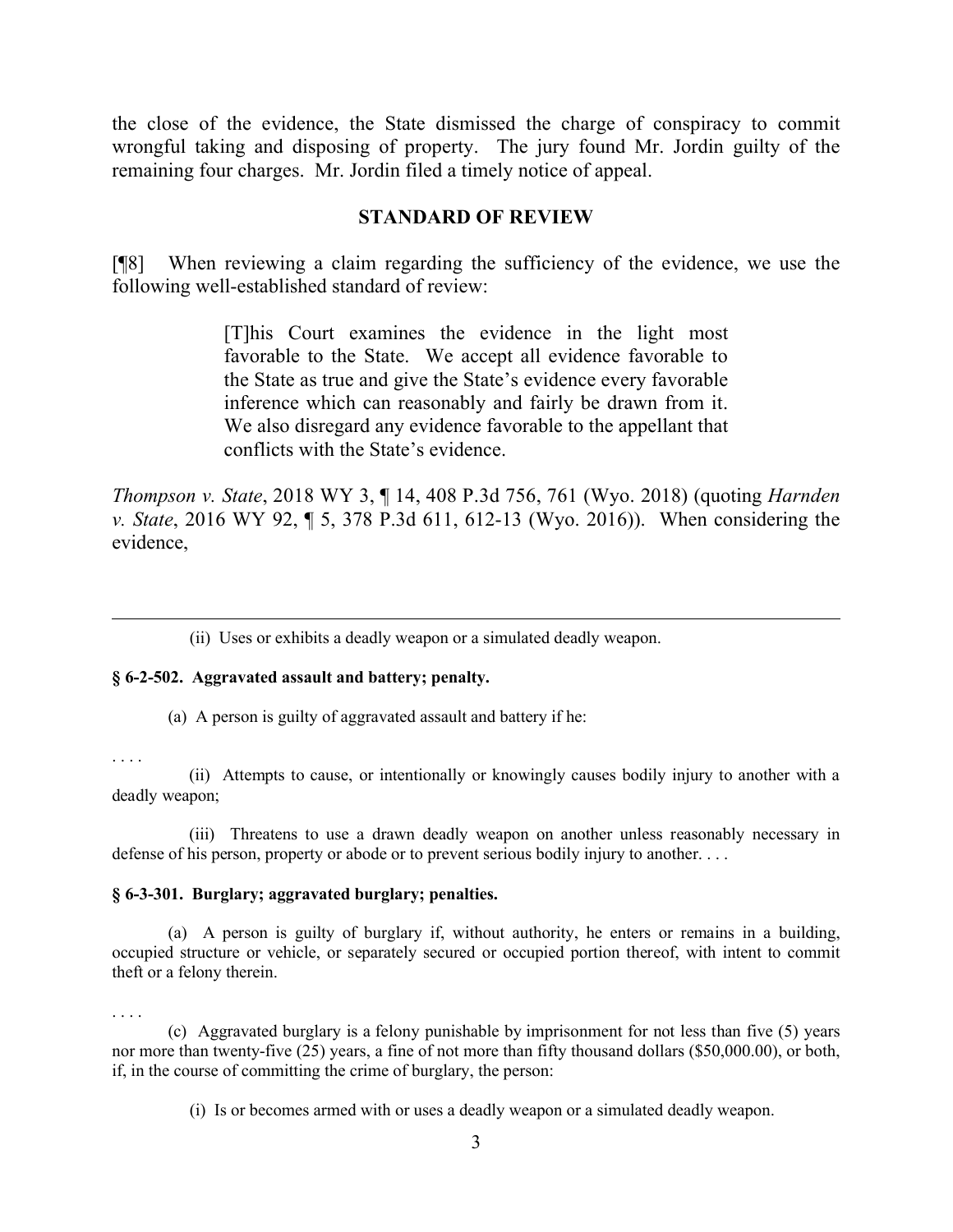[w]e do not consider "whether or not the evidence was sufficient to establish guilt beyond a reasonable doubt, but [instead] whether or not the evidence could reasonably support such a finding by the factfinder." *Hill v. State*, 2016 WY 27, ¶ 13, 371 P.3d 553, 558 (Wyo. 2016). "We will not reweigh the evidence nor will we re-examine the credibility of the witnesses." *Hill*, 2016 WY 27, ¶ 12, 371 P.3d at 558. We review the sufficiency of the evidence "from this perspective because we defer to the jury as the fact-finder and assume they believed only the evidence adverse to the defendant since they found the defendant guilty beyond a reasonable doubt." *Oldman* [*v. State*], 2015 WY 121, ¶ 5, 359 P.3d [964,] 966 [(Wyo. 2015)].

*Thompson*, ¶ 14, 408 P.3d at 760 (quoting *Mraz v. State*, 2016 WY 85, ¶ 19, 378 P.3d 280, 286 (Wyo. 2016)).

## **DISCUSSION**

[¶9] Mr. Jordin's convictions for conspiracy to commit aggravated burglary, conspiracy to commit aggravated robbery, and conspiracy to commit aggravated assault and battery all required the State to prove that Mr. Jordin and Mr. Reed agreed to use a deadly weapon during the commission of their crimes. Mr. Jordin argues the State failed to carry its burden of proof of this element. A close look at his argument, however, demonstrates that his challenge to the sufficiency of the State's evidence at trial is twofold. His primary focus is on the fact that the State presented three different theories about what was used as a deadly weapon during the confrontation—the army grade flashlight, the gun, and a baseball bat that was found in the area where Mr. Jordin parked his vehicle at the golf course. Mr. Jordin argues that because the State did not choose which of the "deadly weapons" it was relying on for each of the charges, our precedent in *Tanner v. State*, 2002 WY 170, 57 P.3d 1242 (Wyo. 2002), requires the State prove beyond a reasonable doubt that Mr. Jordin and Mr. Reed conspired to use all three weapons during the burglary and confrontation with Mr. Creager. This leads to the second part of Mr. Jordin's argument, which is the State failed to prove Mr. Jordin and Mr. Reed agreed to use any weapon at all. We will consider each of these issues in turn.

#### *Applicability of Tanner v. State*

[¶10] At trial, the State argued that the flashlight, the gun, or the baseball bat would satisfy the "deadly weapon" element found in each of the charged crimes. Mr. Jordin argues that, because the State did not choose only one of those theories at trial, the State must point to facts in the record that show beyond a reasonable doubt Mr. Jordin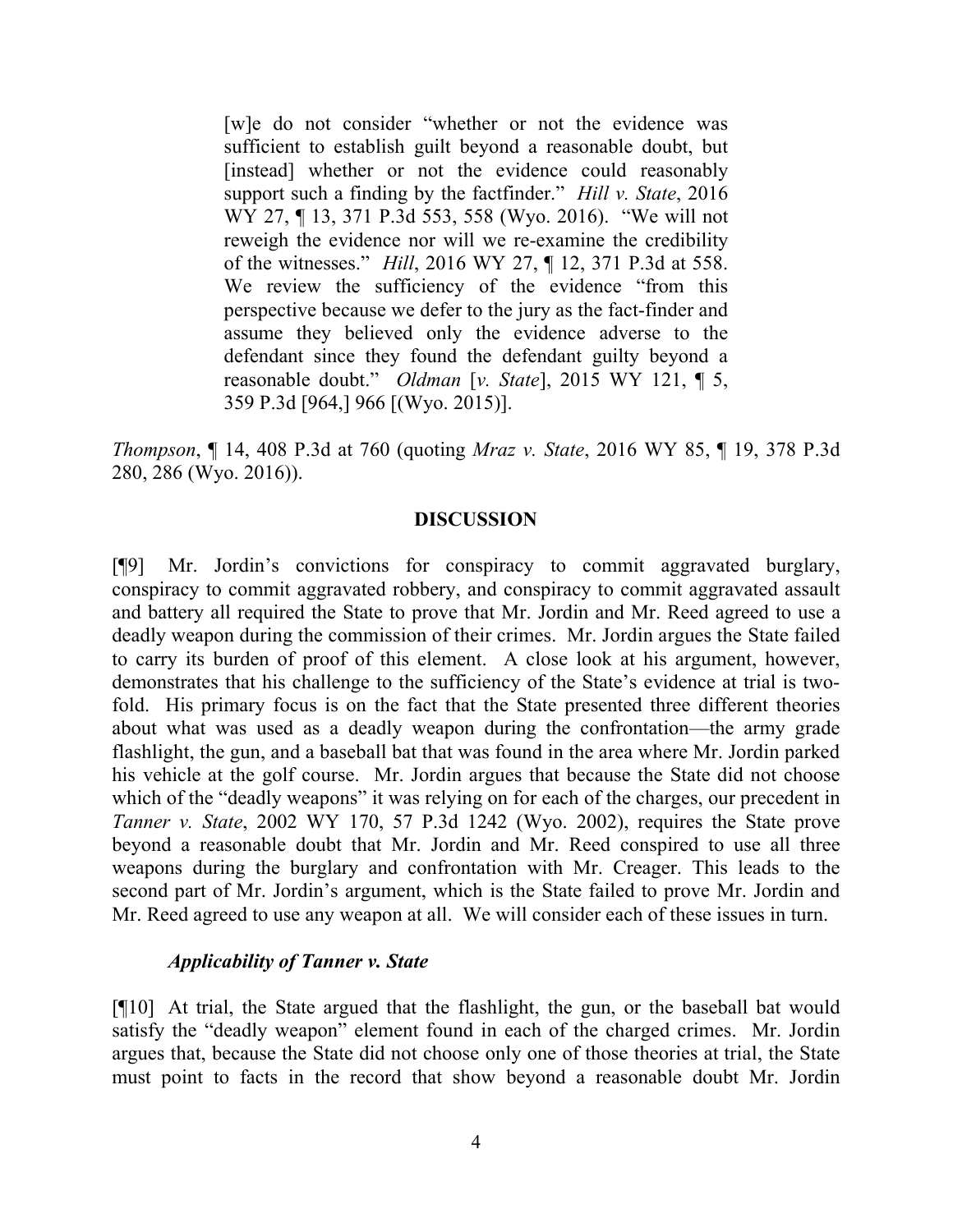conspired with Mr. Reed to use each of the weapons. In support of this argument, Mr. Jordin relies on our decision in *Tanner*.

[¶11] In *Tanner*, this Court reaffirmed the requirement that, if a crime contains alternative elements and the jury is instructed regarding both alternatives because the State does not elect a single alternative as the basis for the charge, this Court must find sufficient evidence of each alternative element to uphold the conviction on appeal. *Id*., ¶ 13, 57 P.3d at 1246; *see also Bush v. State*, 908 P.2d 963, 967 (Wyo. 1995); *Fife v. State*, 676 P.2d 565, 568 (Wyo. 1984). In *Tanner* and *Bush*, the defendants were charged with burglary, and in both instances the jury was informed that the burglary statute required the State to prove the defendant entered the dwelling with the intent to commit a felony *or* the crime of larceny. *Tanner*, ¶ 9, 57 P.3d at 1245; *Bush*, 908 P.2d at 966. Because the Court was left to speculate on which of the alternative elements the jury unanimously relied upon, the State had to prove sufficient evidence of both. This rule applies even in situations where the evidence presented and the State's arguments regarding the theory of the crime support only one of the alternative elements. *Tanner*, ¶ 14, 57 P.3d at 1247.

[¶12] Since *Tanner*, this Court has made it clear this rule is limited to situations where the jury is presented with alternative *elements*. In *Miller v. State*, 2006 WY 17, 127 P.3d 793 (Wyo. 2006), we explained the rule did not apply when the jury was instructed that the element of "delivery" could be completed by an "actual, constructive, or attempted transfer from one person to another of a controlled substance." *Id*., ¶ 23, 127 P.3d at 799. Regardless of which type of delivery occurred, the element of the crime—"delivery" never changed, and thus the jury was not presented with alternative elements upon which the conviction could be based. *Id*. *See also, Doherty v. State*, 2006 WY 39, ¶ 16, 131 P.3d 963, 969 (Wyo. 2006); *Brown v. State*, 2014 WY 104, ¶ 12, 332 P.3d 1168, 1173 (Wyo. 2014) ("The instruction addressing 'serious bodily injury' only served to define one of the terms included in the elements, nothing more. As a result, *Tanner* is inapplicable to the instructions given in this case.").

[¶13] We have further held the rule does not apply when the State presents multiple theories or facts that could satisfy an element of a crime. In *Daves v. State*, 2011 WY 47, 249 P.3d 250 (Wyo. 2011), the appellant was charged with one count of first-degree sexual assault, which required the State to prove the defendant "causes submission of the victim by threat of death, serious bodily injury, extreme physical pain . . . on anyone[.]" *Id.*,  $\P$  29, 249 P.3d at 258. The State presented evidence the appellant threatened the victim, her boyfriend, and himself. *Id*. The appellant argued the *Tanner* rule applied because one could not discern from the verdict who the jury believed the appellant threatened. We disagreed and explained the statute does not require that the State prove the threats were directed at a specific person; therefore, the conviction could be sustained so long as there was evidence the appellant threatened anyone. *Id*., ¶¶ 33-36, 249 P.3d at 259-60. *See also, Worley v. State*, 2017 WY 3, ¶ 19, 386 P.3d 765, 771 (Wyo. 2017) (quoting *Richardson v. United States*, 526 U.S. 813, 817, 119 S.Ct. 1707, 143 L.Ed.2d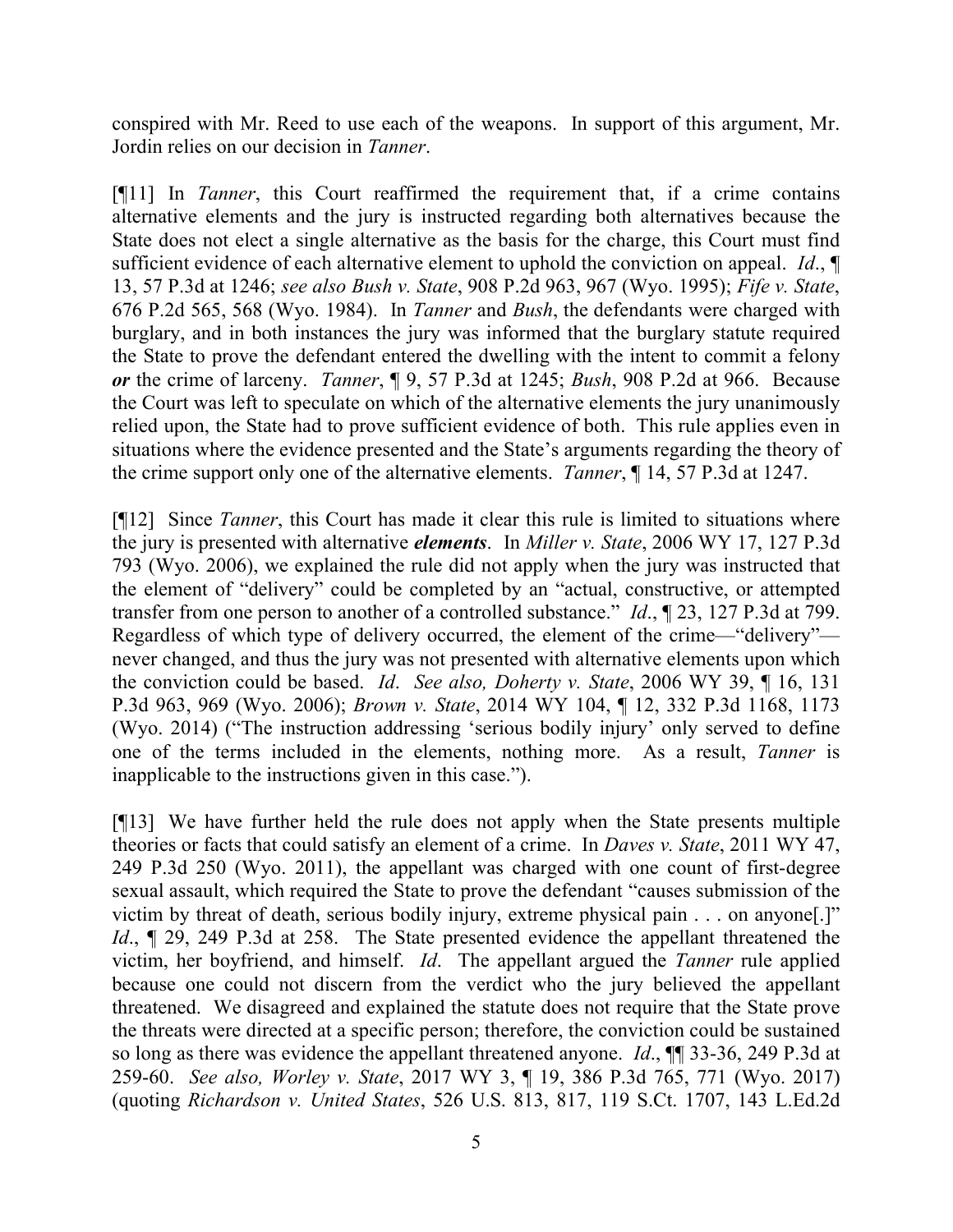985 (1999) ("Where for example, an element of robbery is force or the threat of force, some jurors might conclude that the defendant used a knife to create the threat; others might conclude he used a gun. But that disagreement—a disagreement about means would not matter as long as all 12 jurors unanimously concluded that the Government had proved the necessary related element, namely, that the defendant had threatened force.")).

[¶14] Mr. Jordin does not acknowledge any of this Court's precedent discussed above, and instead relies on one paragraph in *Woyak v. State*, 2010 WY 27, 226 P.3d 841 (Wyo. 2010) to support his argument that the *Tanner* rule applies here. In *Woyak*, we reversed the appellant's conviction and remanded to the district court because the appellant was denied his right to be present at a competency hearing. *Id*., ¶ 27, 226 P.3d at 854. In addition to the competency hearing issue, the appellant had also complained the verdict form failed to specify the facts the State was relying on for the two separate counts of sexual exploitation of children. *Id*., ¶ 26, 226 P.3d at 854. This Court did not address the latter claim, but did caution that the instruction explaining the various ways in which one can engage in "explicit sexual conduct" is "no mere 'definitional instruction[,]'" and may make it impossible to tell which acts the jurors relied upon in finding the two separate violations of the statute. *Id*.

[¶15] Mr. Jordin's reliance on *Woyak* is unpersuasive. The Court did not consider the merits of the claim, and its cautionary language is dicta and should not be relied on as substantive authority. *In re Claim of Prasad*, 11 P.3d 344, 348 (Wyo. 2000) (citing *Bales v. Brome*, 53 Wyo. 370, 380, 84 P.2d 714, 717 (Wyo. 1938)) ("The authority of a former decision as a precedent must be limited to the points actually decided on the facts before the court."). Additionally, in *Woyak*, the State had charged the appellant with two separate counts of the same statute, so further description of the appellant's alleged criminal conduct may have been necessary to distinguish between the two counts. Mr. Jordin was charged with multiple crimes, but each charge was based on a different statute.

[¶16] Mr. Jordin's situation is squarely addressed by *Daves* and *Worley*, and the rule from *Tanner* simply does not apply. The jury was not required to deliberate regarding alternative elements. Instead, the jury simply had to determine if Mr. Jordin and Mr. Reed agreed to use a deadly weapon during the commission of each crime. While the State suggested there were several facts that could meet the "deadly weapon" element of the charged crimes, the "deadly weapon" element remained the same regardless of the type of deadly weapon used. Therefore, so long as there was evidence Mr. Jordin and Mr. Reed agreed to use a deadly weapon during the commission of the crimes, we must affirm Mr. Jordin's convictions.

# *Sufficiency of the Evidence*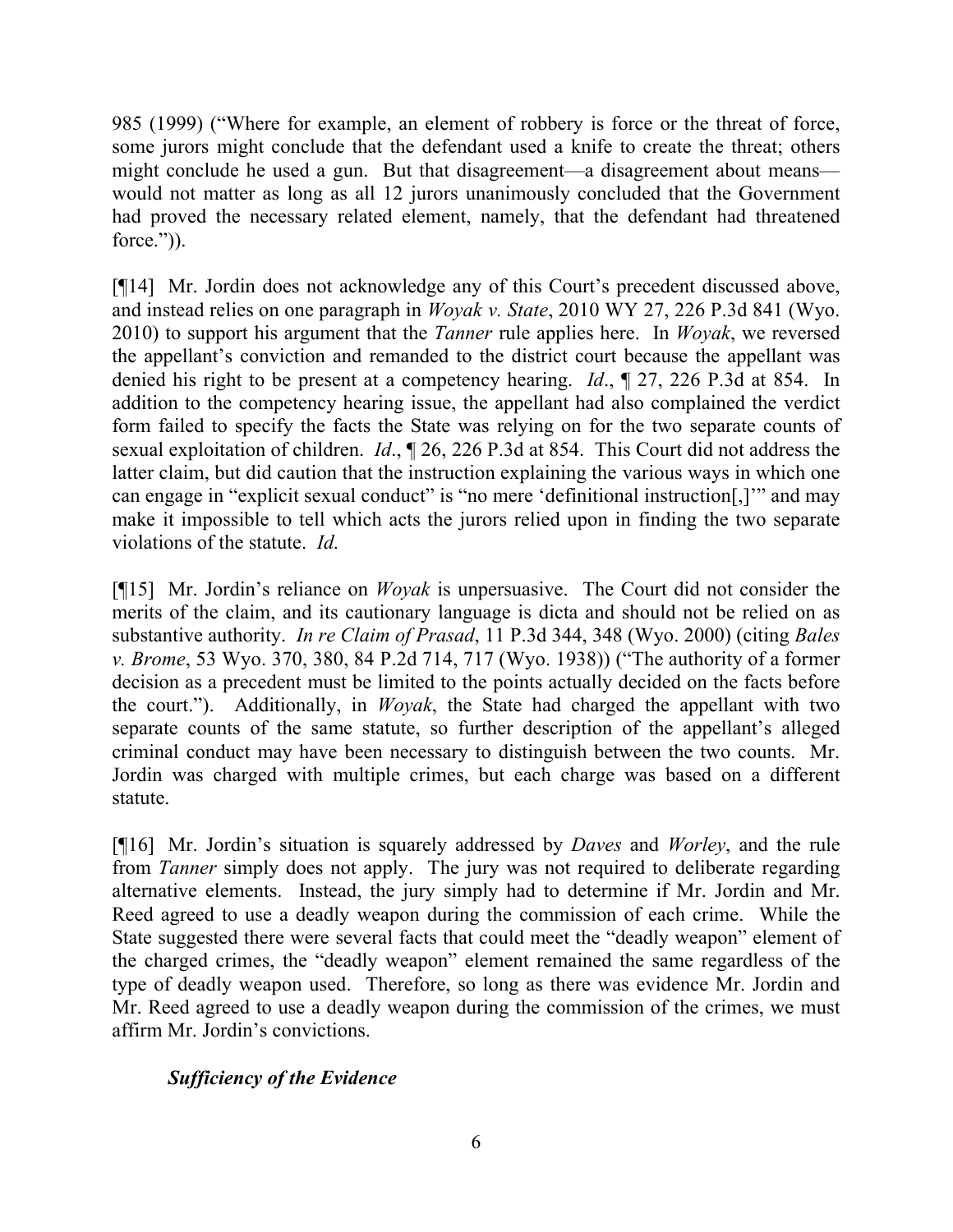[¶17] Mr. Jordin argues the State presented insufficient evidence to demonstrate that Mr. Jordin and Mr. Reed agreed to use the flashlight, the gun, or the baseball bat during the incident at the golf course. As discussed above, we need not determine whether the State presented proof beyond a reasonable doubt that they agreed to use each of the deadly weapons. We conclude the State presented sufficient evidence demonstrating they agreed to use the gun and, therefore, we will not consider the evidence regarding the flashlight or the baseball bat.

[¶18] Mr. Jordin's assertion that the State presented insufficient evidence he and Mr. Reed agreed to use the gun is based solely on the facts that Mr. Reed testified he was not aware Mr. Jordin had a weapon, Mr. Reed denied saying "Shoot him, shoot him," and Mr. Creager testified he did not know which man yelled "Shoot him, shoot him." This argument, however, ignores our standard of review when considering the sufficiency of the evidence. We review the evidence in the light most favorable to the State, including every favorable inference that can be drawn from that evidence, and ignore any evidence favorable to Mr. Jordin that conflicts with the State's evidence. *Thompson*, ¶ 14, 408 P.3d at 761. Therefore, we disregard Mr. Reed's testimony that he did not know Mr. Jordin had a gun and that he did not say "Shoot him, shoot him."

[¶19] It is important to recognize that, while a conspiracy is "commonly . . . defined as an agreement between two or more people to commit an unlawful act[,]" the formal requirements of the agreement itself are not stringent. *Ekholm v. State*, 2004 WY 159, ¶ 22, 102 P.3d 201, 207 (Wyo. 2004) (quoting *Wehr v. State*, 841 P.2d 104, 109 (Wyo. 1992)). "A 'meeting of the minds' concept is unnecessary; '[a] mere tacit understanding will suffice, and there need not be any written statement or even a speaking of words which expressly communicates agreement.'" *Ekholm*,  $\parallel$  22, 102 P.3d at 207 (quoting *Burk v. State*, 848 P.2d 225, 235 (Wyo. 1993)). Additionally, we have recognized that "[b]ecause most conspiracies are clandestine in nature, the prosecution is seldom able to present direct evidence of the agreement." *Ekholm*, ¶ 22, 102 P.3d at 207-08. Therefore, it is "well established that the prosecution may 'rely on inferences drawn from the course of conduct of the alleged conspirators.'" *Id*. (quoting *Martinez v. State*, 943 P.2d 1178, 1183 (Wyo. 1997)).

[¶20] Mr. Jordin is correct that the State did not present any direct evidence demonstrating Mr. Jordin and Mr. Reed discussed a specific plan to use the gun while burglarizing the clubhouse. However, there is ample evidence in the record that would allow the jury to nonetheless conclude that through their conduct the two men had a tacit agreement and understanding the gun may be used. Mr. Creager testified that after he hit Mr. Jordin in the head with the flashlight, Mr. Jordin turned and ran away. He testified he then heard two phrases: "He split my head open." "Shoot him, shoot him." Seconds later, Mr. Creager heard a gunshot and saw a muzzle flash. He explained he did not know who said, "Shoot him, shoot him." However, because he knew he had struck Mr. Jordin in the head with the flashlight, he deduced Mr. Jordin was the one who exclaimed,